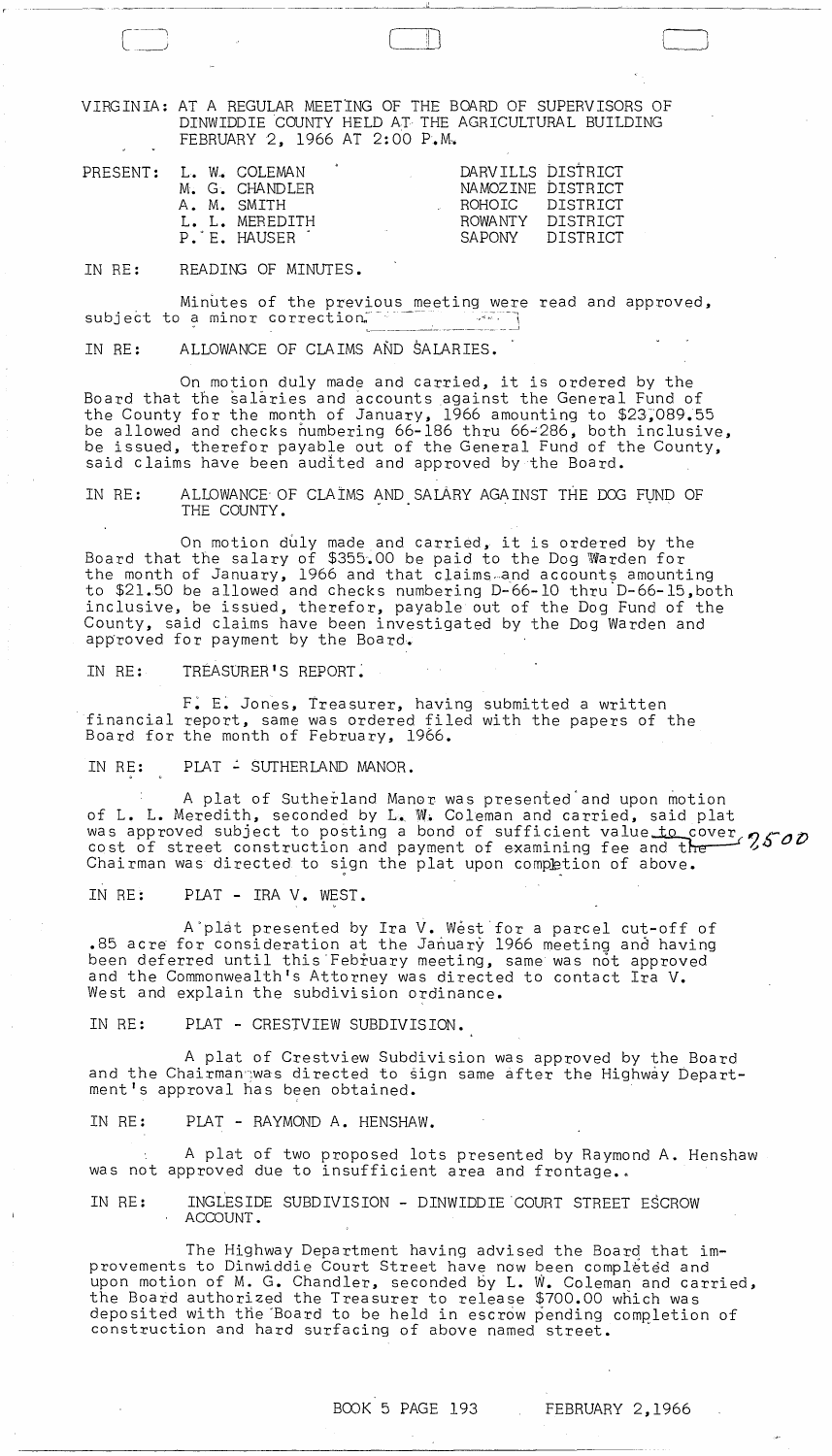IN RE: PATRICK HENRY HOSPITAL - MEMBERSHIP PAYMENT.

The Board having been advised of acceptance to membership in the Patrick Henmy Hospital for the Chronically Ill, Inc. and upon motion of L;L. Meredith, seconded by L. W. Coleman and properly carried, directed that a check in the amount of \$13,309.80 be drawn and issued with the' checks of February 2, 1966,' made payable to the Patrick Henry Hospital for Dinwiddie County's Membership.

IN RE: FIRE DEPARTMENTS.

Upon the motion of M. G. Chandler, seconded by **L.** W.Coleman and carried the Executive Secretary was directed to write a letter to all the Volunteer Fire Departments in the County expressing the Board's appreciation of services extended to the residents of the County in fire protection by these Volunteer units.

IN RE: TRASH DUMPS. & carried

Upon the motion of L. L. Meredith, seconded by M. G.Chandler/ the Executive Secretary was directed to investigate the purchase of possible trash dump sites in the County.

IN RE: EXTENSION SERVICE BUDGET.

The Budget-for the year 1966-67 for the Agricultural Extension Service of \$10,840.00 for salaries and \$720.00 for telephone services which totaled \$11,560.00 was presented. Upon motion of L. W. Coleman, seconded by P. E. Hauser and carried the budget was cut to \$11,000.00 and tenatively approved.

IN RE: SOIL BANK QUOTAS.

After discussing the Crop Land Adjustment Program and that the elimination of soil bank quota ceilings on fire cured, sun cured and burley tobacco and'cotton would not adversely affect the ecomony of the County, and upon motion of M. G. Chandler, seconded by L. W. Coleman The Board of Supervisors concurs with the recommendation of the County A.S.C. Committee to request that the ceilings established ar and sound, heaven commissed as requese and one scilings essublished cured and burley tobacco be removed.

IN RE: C: C. STEIRLY.

Mr. C.·C. Steirley,District Forester, having appeared at the January meeting and requested that the county 'lease a parcel of land to build a building to house the forest fire truck and tractor and upon motion made and carried the Board approved such request and directed that the structure shall be located behind the present Agricultural and School Board Office Buildings.

IN RE: DR. RICHARD R. BUTTERWORTH - PATRICK HENRY HOSPITAL BOARD OF TRUSTEES.

Upon the motion of L. L. Meredith, seconded by M.G. Chandler and unaminously carried Dr. Richard R. Butterworth, Dinwiddie,Virginia was appointed to represent Dinwiddie County on the Board of Trustees of Patrick Henry Hospital.

IN RE: FLUORIDATION.

Dr. W. R. Ferguson, Director of Health reported that the Local Health Department endorses the program of adding fluoride to the water furnished by the Appomattox Water Authority and after discussion and upon motion of L. L. Meredith, seconded by P. E. Hauser and carried, The Board of Supervisors endorses the program of adding flouride to the water which will be purchased by Dinwiddie County in the future.

IN RE: ADDRESSOGRAPH PURCHASE.

Mr. William B. George, Sales Represenative of Addressograph Multigraph Corporation appeared before the Board and presented a proposal for purchase of addressograph equipment to be used by the Commissioner of the Revenue at a cost of \$10,202.00 of which one-third would be paid by the State, Upon the motion of L. L. Meredith, seconded by P. E. Hauser and carried said proposal was tabled until the March meeting and the Board directed that the Commissioner of Revenue,Clerk, Treasurer and Executive Secretary present a program of need for said machine at the next meeting.

, -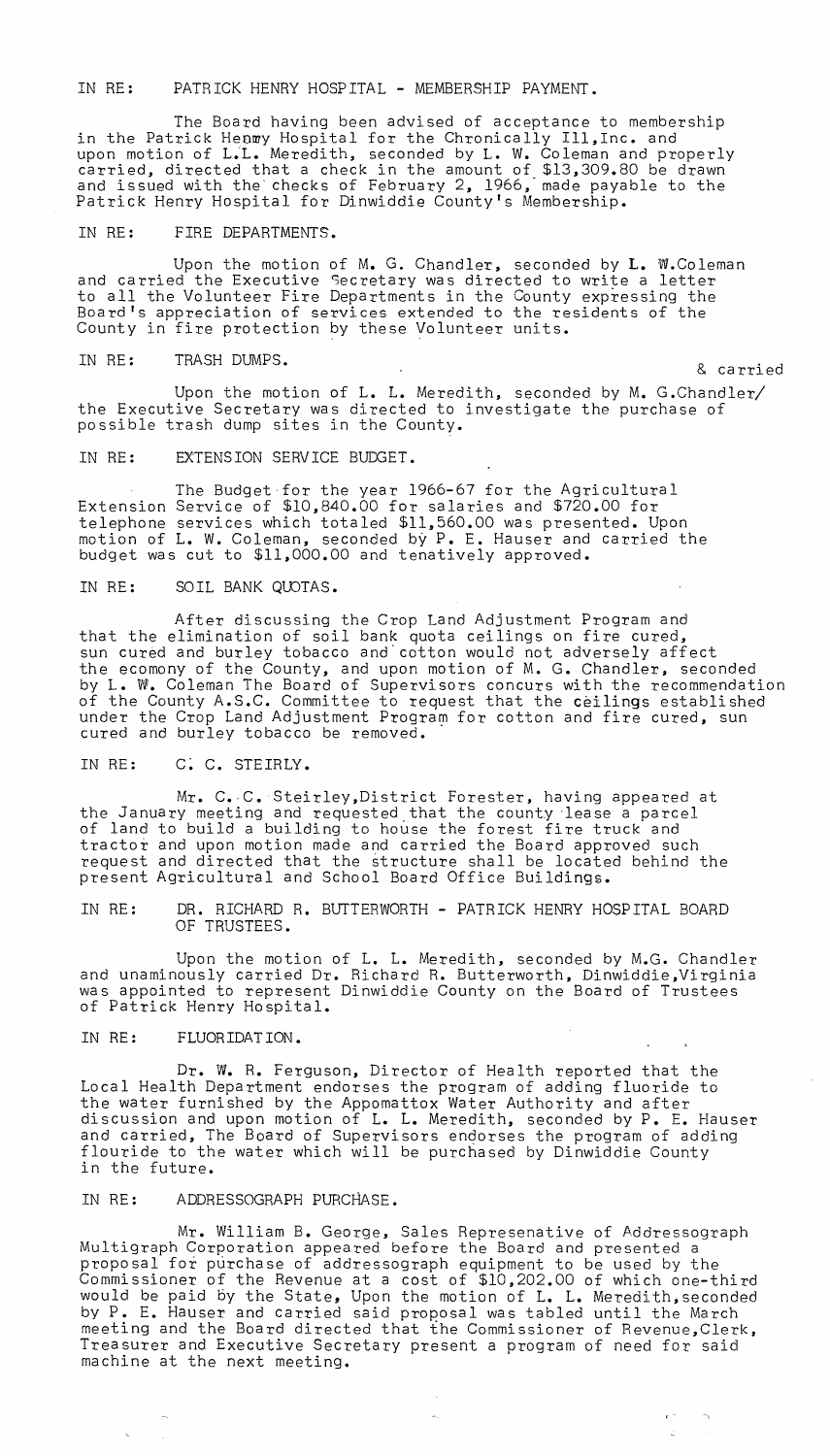# IN RE: PURCHASES OVER \$5,000.00.

Upon the motion of L. W. Coleman, seconded by L. L. Meredith and carried the Board adopted the policy of deferring for thirty (30) days the approval of purchases in excess of \$5,000.00 unless all members of the Board are present.

 $\Box$ 

r '

### IN RE: ZONING ORDINANCE AMMENDMENT.

This being the day set to hear public opinionon ammending the Zoning Ordinance to add Article 12-8 PROVISIONS FOR REZONING AND/OR CONDITIONAL USE PERMITS and the Board observing that no one appeared to oppose the ammendment and upon motion of  $\bar{M}_*$ . G. Chandler, seconded by L. L. Meredith and unaminously carried the Board approved the following ammendment to the Zoning Ordinance which takes effect immediately.

- 12-8" PROVISIONS FOR REZONING AND/OR CONDITIONAL USE PERMITS
- 12-8~1 Applications for rezoning and/or conditional use permits shall be obtained from the Zoning Administrator.
- 12-8-2 Each application submitted to the Planning Commission or the Board of Supervisors shall be accompained with a check or money order in the sum of (\$20.00) Twenty Dollas to pay the cost of advertising notice, made payable to the TREASURER, DINWIDDIE COUNTY.
- 12-8-3 Each application submitted requiring a public hearing for a conditional use permit shall be accompained with a check or money order in the sum of (\$20.00) Twenty Dollars to pay the cost of advertising. (On file Dinwiddie Ordinance Book, page 97.)

# IN RE: PROVERTY PROGRAM.

The Board discussed the merits of joining with the City of Petersburg and surrounding area in the establishment of an area Community Action Program but took no action.

IN RE: CABINET FILE.

Upon the request of Mr. F. E. Jones, Treasurer, the Board approved an additional allowance of \$250.00 to purchase a 10 drawer steel file cabinet with dividers in lieu of a 5 drawer cabinet as orginally approved for 1966.office expenses.

IN RE: CARSON VOL. FIRE DEPARTMENT.

Upon the motion of L. L. Meredith, seconded by L.W. Coleman and properly carried the 1942 International Fire Truck chasis located at Carson Vol. Fire Department was donated to the Carson Vol. Fire Department to be sold at their desecretion and the funds realized to be deposited into the Treasury.

#### IN RE: TOBACCO TEMPORARY TAX.

Upon the motion of L. W. Coleman, seconded by M. G. Chander and carried the Board joins in support of adjacent counties requesting the General Assembly to remove the temporary tobacco tax on cigaretts, cigars and other types of tobacco, and stating that this extra tax impedes the sale of tobacco products which are of major importance to the economy of Dinwiddie County.

#### IN RE: REZONING COUNTY PROPERTY.

It was brought to the attention of the Board-that the County owned property lying behind the Heath Center, Agricultural Building and the School Board Offices is currently zoned Residential Building and the School Board Offices is currently zoned hesidential<br>R-1. The Board discussed the fact that all other county property is R-2 and that this land should be zoned R-2 also, therefore upon motion of L. W. Coleman, seconded by M. G. Chandler and properly carried, land parcel 45 D-14 is hereby rezoned from R-l to R-2 except the frontage on U.S. 1 which will remain Business B-2 General.

There being no further business the meeting was adjourned. ATTEST: A José Lle 47 Milenelle Chairman Exec. Sec'ry. BOOK 5 PAGE 194 February 2, 1966